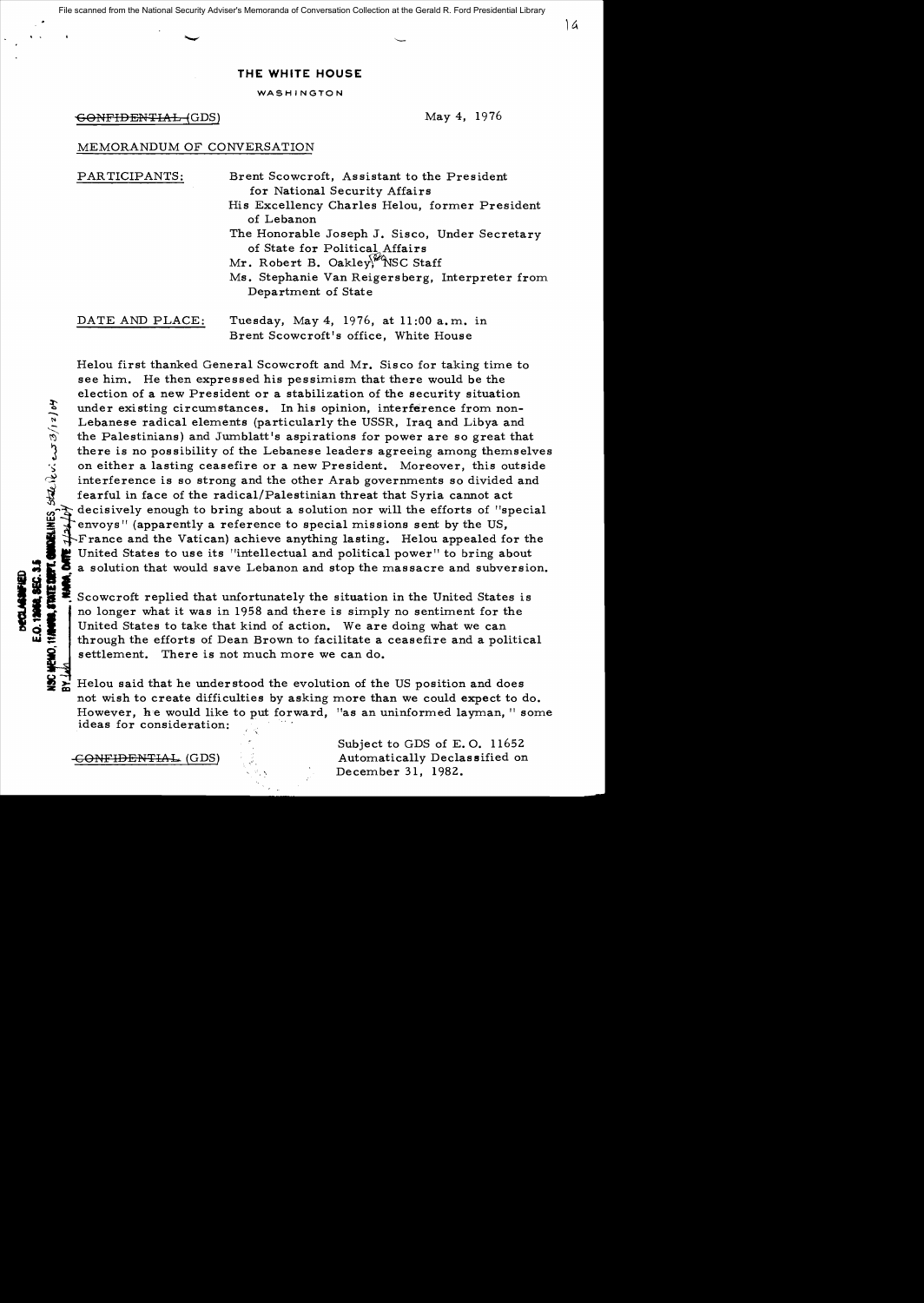--There can be no solution without Syrian troops but at present there are too many obstacles to their being used decisively. By providing international cover for the Syrians through adding international contingents or observers from other nations (preferably through the United Nations), the Israelis would be reassured as to the limited Syrian objectives, the Palestinians would also be reassured that the Syrians were not a threat, and the Christians of Lebanon would also be reassured that the Syrians would not stay. The weight of international opinion would also discourage those who are presently intervening to create trouble. In this way the warring factions could be separated and a solution could be found.

--A second possibility would be to establish some sort of sea and ground surveillance which would stop the supply of arms to all sides, or at least, discourage this supply. This would reduce the level of fighting and could help bring about a solution.

--Perhaps the great powers could make a joint statement demanding a ceasefire. By affirming the international will, the parties in Lebanon would be encouraged to stop fighting.

- -Can the United States announce that, if neces sary, it will evacuate not only American citizens but also those Lebanese who wish to leave in order to avoid a massacre of the Christians? As a humanitarian gesture, this would encourage the Christians and put their enemies on notice that the US is concerned.

Mr. Sisco replied that the situation in Lebanon is tragic, difficult and complicated. A number of the ideas raised by President Helou relate to the key question of how to maintain security. Even if a new President were to be elected this would still be a crucial problem to resolve. The US has not made any definitive judgment as to how this can be done and we will take into account the ideas proposed by President Helou. We are openminded as to how best to proceed but the next step must be the election of a new President. Our policy is based on supporting Lebanon's independence, territorial integrity and national unity and our short-term support for Syria's political actions has been in this context. With a new President we can do more than we can at present. We are not supporting any individual but we do believe that the election should be held soon.

GONFIDENTIAL-(GDS)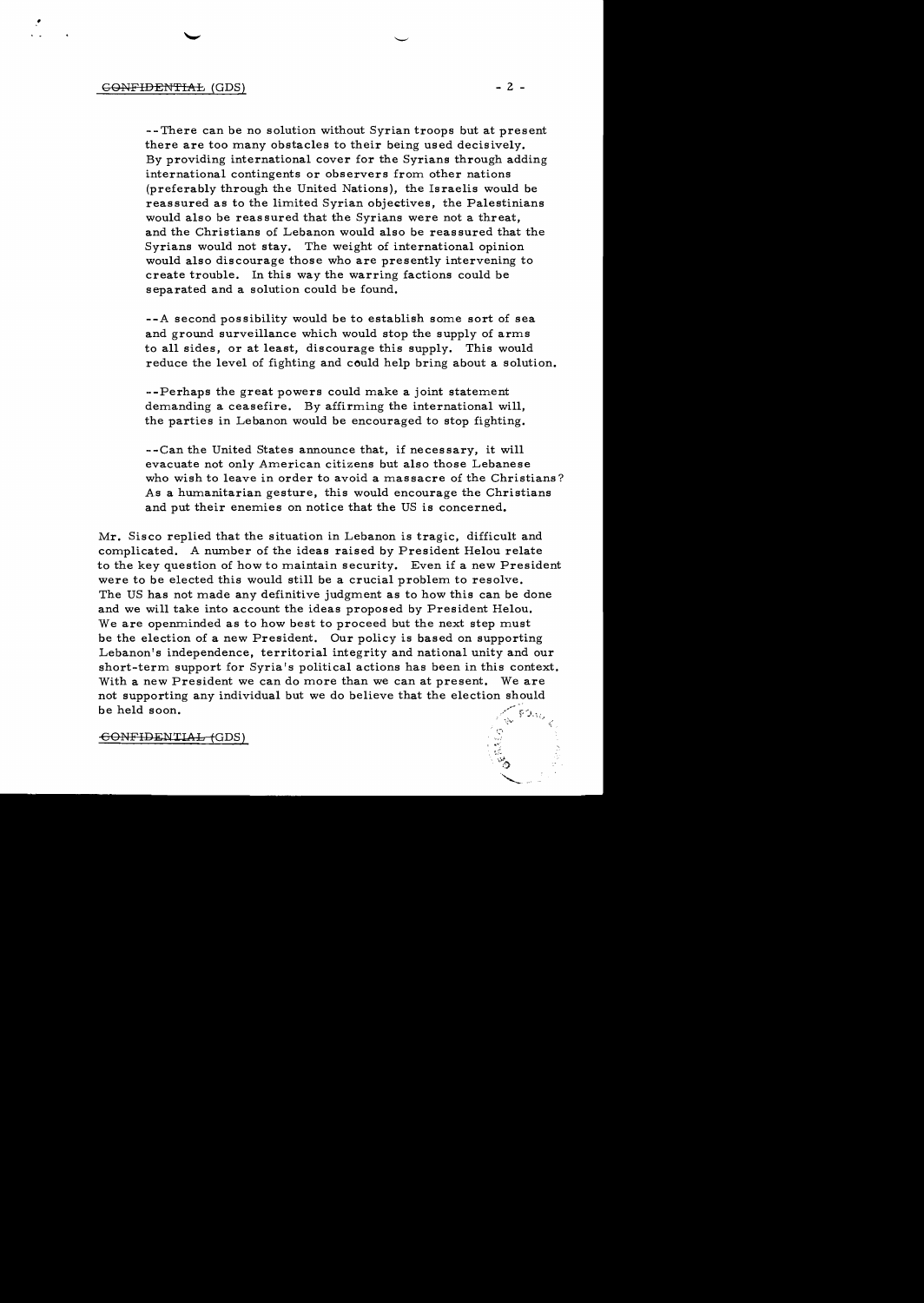## **GONFIDENTIAL (GDS)**

Helou replied that in his judgment Jumblatt would do anything to block the election of a new President and that if Raymond Edde appeared likely to win Jumblatt would shift his support to someone else in order to prevent the election. Jumblatt wants to be the head of a socialist revolutionary council ruling Lebanon. He does not want a Christian President. He reiterated his hope that General Scowcroft and Mr. Sisco would do all they could to help Lebanon.



 $-3 -$ 

CONFIDENTIAL (GDS)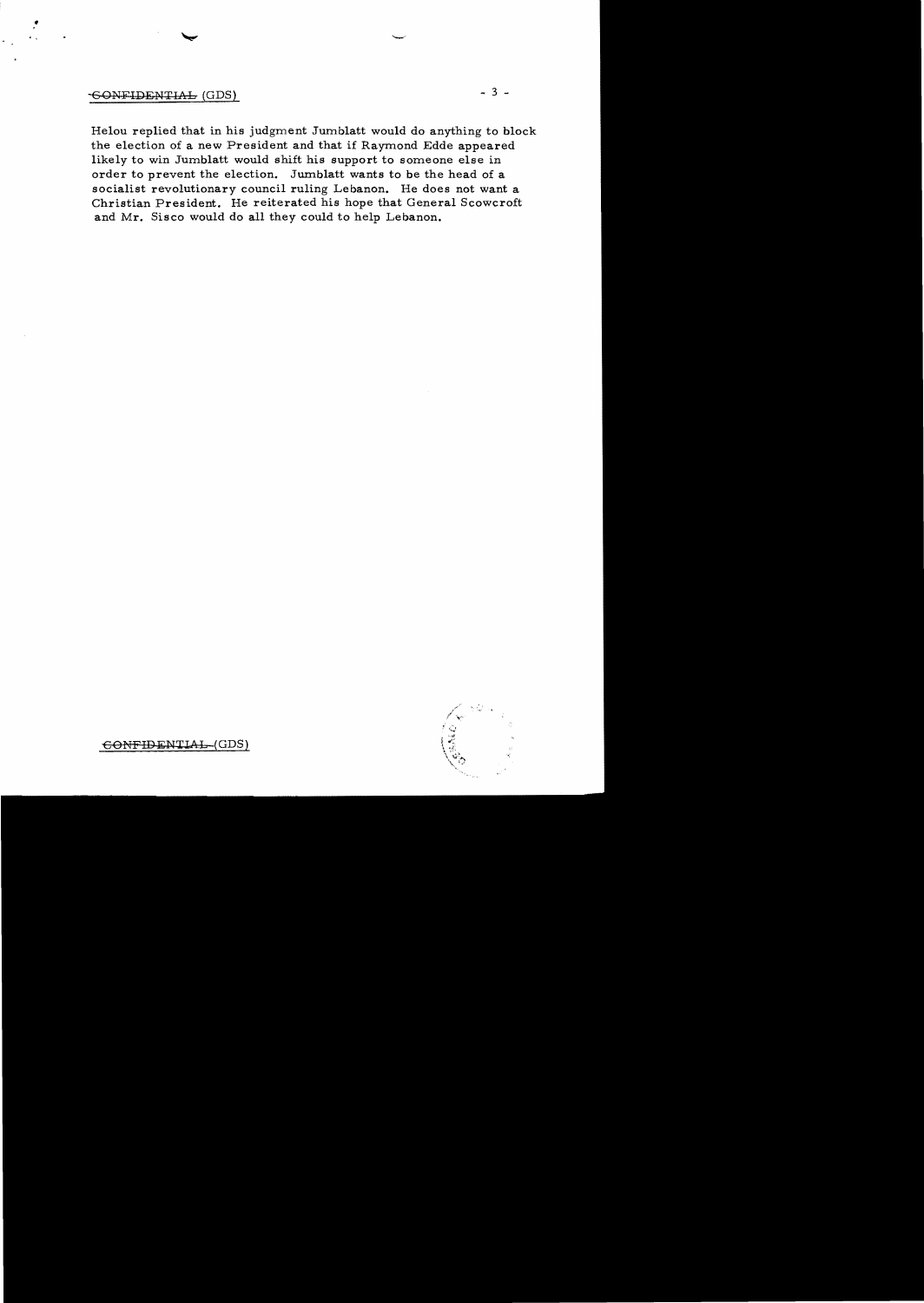MEMORANDUM 2635

**<II ••** , ..

NATIONAL SECURITY COUNCIL

 $\overline{GORITHM}$ . May 5, 1976 MEMORANDUM FOR: BRENT SCOWCROFT FROM: Jeanne W. Davis  $~\mathsf{\mu\mu}$ SUBJECT: Memorandum of Conversation of your Meeting with His Excellency Charles He10u

Bob Oakley has prepared the attached Memorandum of Conversation of your meeting with His Excellency Charles He10u and would like to send a copy of it to Joe Sisco.

## RECOMMENDA TION:

1. That you approve the attached Memorandum of Conversation.

----- Approve \_\_/\_\_\_ As amended

2. That a copy be sent to Joe  $Sisco.$ 

Approve Disapprove Disapprove

 $\overline{\text{COMFIDENTHAL}}$ (GDS)